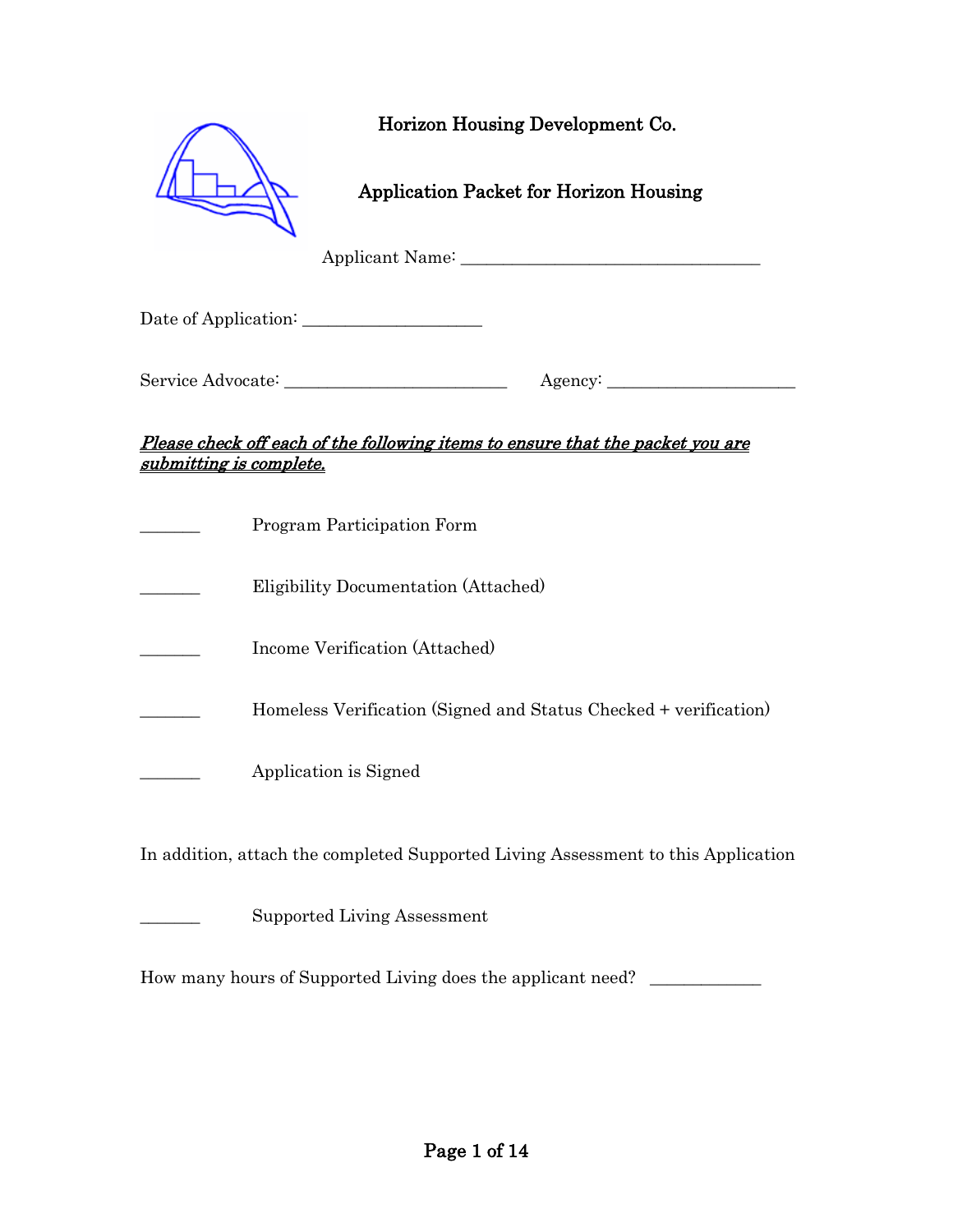

### Program Participation Form

Horizon Housing Development Company (HHDC) has received a grant from the US Department of Housing and Urban Development (HUD). As part of the grant, HHDC is required to provide training in the skills and knowledge necessary to live independently. It promotes skills such as household cleaning and maintenance, nutrition and food preparation, budgeting and health maintenance. In addition, educational goals are to be set for each individual according to their own needs, abilities and desires. These may include reading, checkbook math, GED training and job training.

As part of this program, all residents are eligible to meet with Horizon Housing's support team for up to 2 hours each month. These supports are in addition to the meetings tenants schedule with their Service Advocate, Job Coach and Supported Living Worker.

Supportive services are not need and wanted as a requirement to live in HHDC properties. If support is not needed to live independently on your own then program requirements are not met please let your Service Advocate know so that they may begin helping you locate alternative housing. If you have any questions, please call HHDC at 314-865-0383.

Attached to this form is the HHDC application, if you are in agreement with participating in the program, please sign below and complete the application.

I \_\_\_\_\_\_\_\_\_\_\_\_\_\_\_\_\_\_\_\_\_\_\_\_\_ have read the above and will participate in the program as stated above.

(Signature of Applicant)

 $\text{Date:}$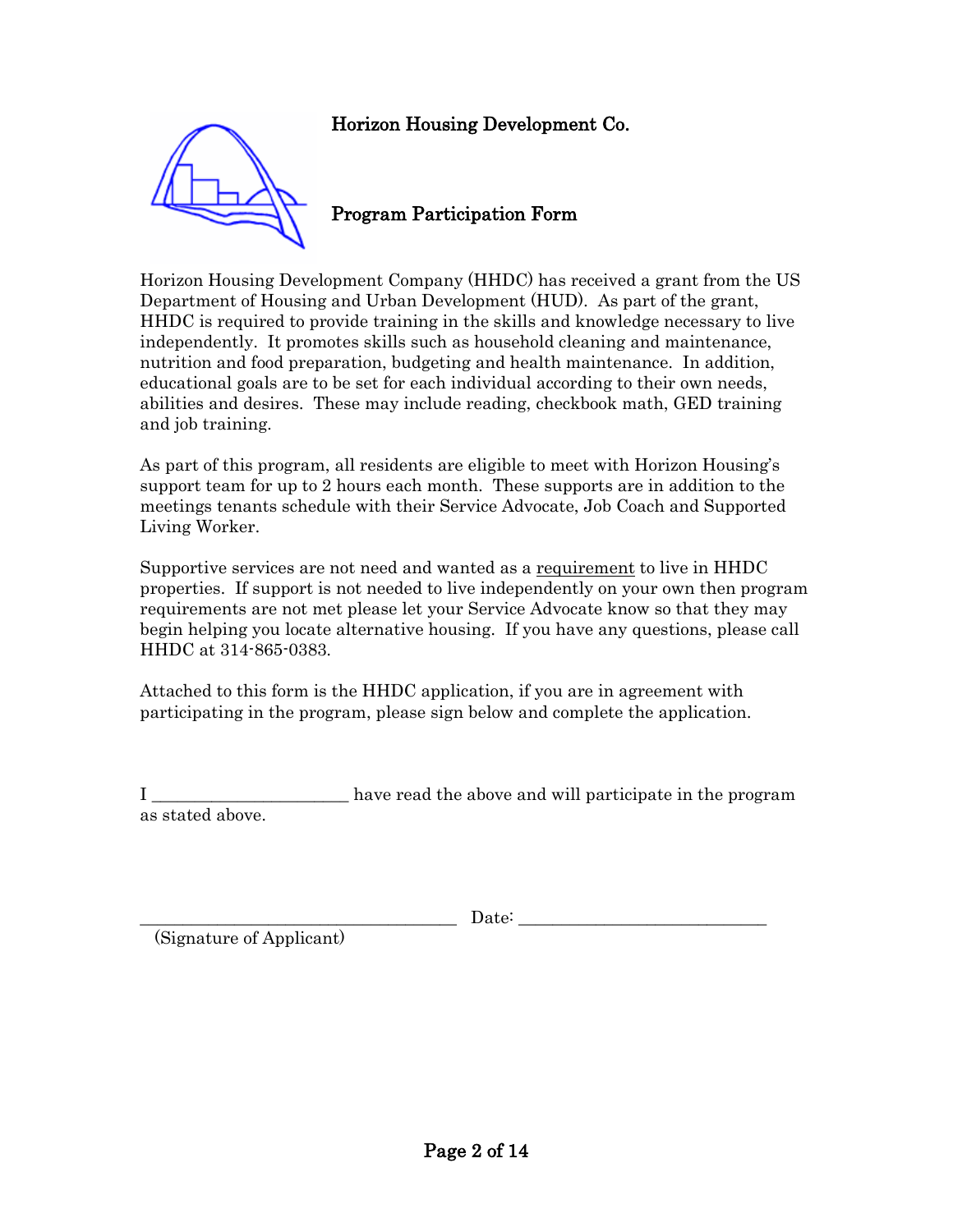

## Application – Disability Verification

Horizon Housing Development Co. may only lease an apartment to persons with Developmental Disabilities. Verification is needed.

Written verification may come from one or more of the following sources:

- Department of Mental Health
- Vocational Rehabilitation
- Physician
- Psychologist
- Department of Elementary & Secondary Education/School District

The list is not inclusive of all Disabilities included in the application.

- Mental Disability/Horizon West Housing Only
- Epilepsy
- Cerebral Palsy
- Autism
- Learning Disability (within a range where is may affect their daily lives)
- Substance and Alcohol dependency/ Horizon West Housing Only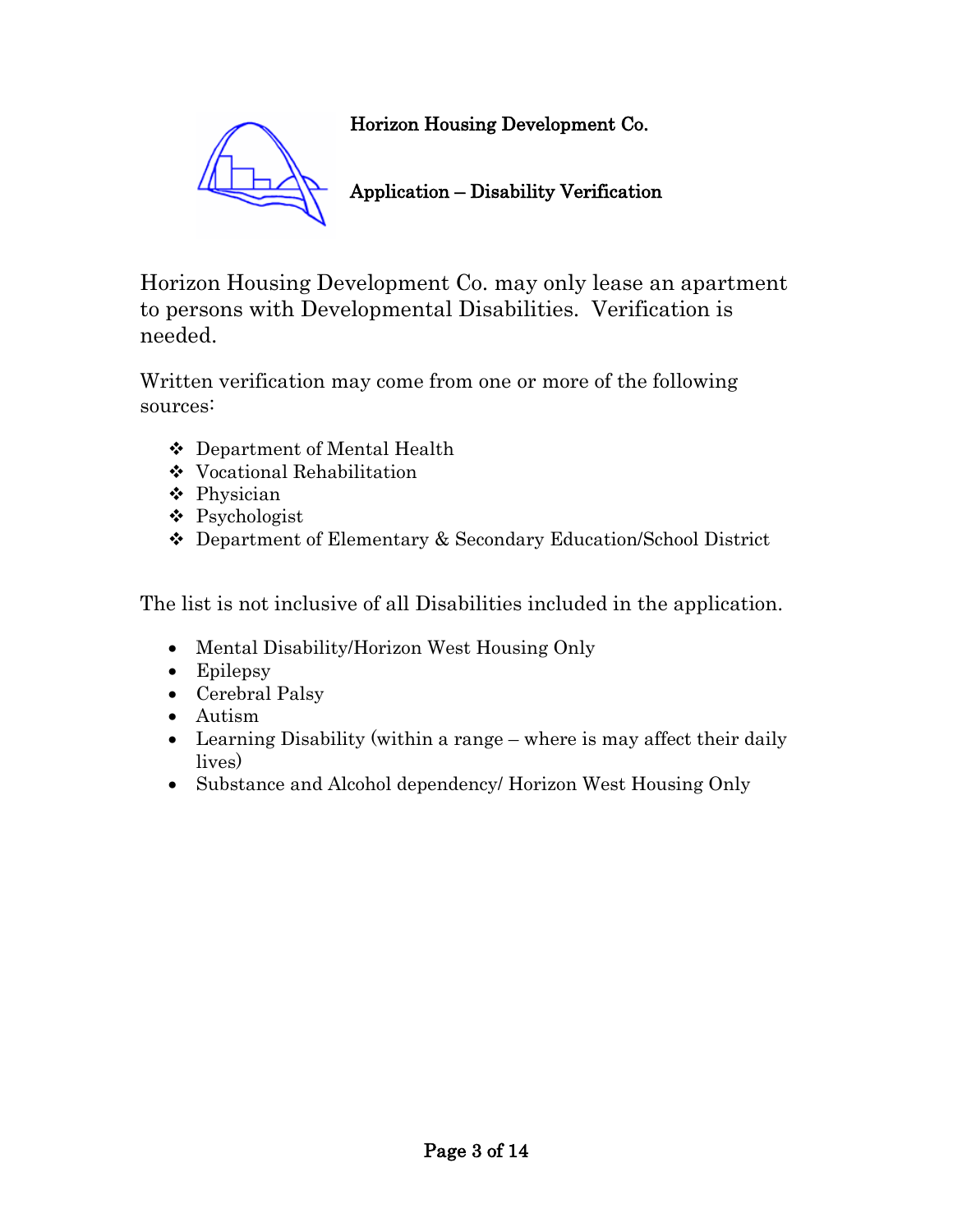

Please check mark the line that best describes where you are currently residing.

| In an emergency shelter (include letter from shelter) |  |  |
|-------------------------------------------------------|--|--|
|                                                       |  |  |

- \_\_\_\_\_ On the street (This includes living in a car, park, sidewalk, Abandoned building and/or any other place not meant for human Habitation). Please see next sheet.
- In transitional or supportive housing for people that originally came from the street or an emergency shelter (include letter from transitional housing or supportive housing)
- In an institution such as a hospital for no more than thirty  $(30)$  Consecutive days. (For this option to be checked, you must have lived in a shelter or in a place not meant for human habitation before going into the institution for a short term stay).

Have you been homeless for more than 12 months and have you been homeless Four  $(4)$  or more times in the last three years? Yes No

If you are unable to make a check mark because your current living situation is not described above, you do not qualify as being homeless. #####################################################################

Your signature serves as verification that the information reported on this application is true and accurate.

\_\_\_\_\_\_\_\_\_\_\_\_\_\_\_\_\_\_\_\_\_\_\_\_\_\_\_\_\_\_\_\_ \_\_\_\_\_\_\_\_\_\_\_\_\_\_\_\_\_\_\_\_\_\_\_\_\_

Applicant Signature Date

Witness Date

\_\_\_\_\_\_\_\_\_\_\_\_\_\_\_\_\_\_\_\_\_\_\_\_\_\_\_\_\_\_\_ \_\_\_\_\_\_\_\_\_\_\_\_\_\_\_\_\_\_\_\_\_\_\_\_\_\_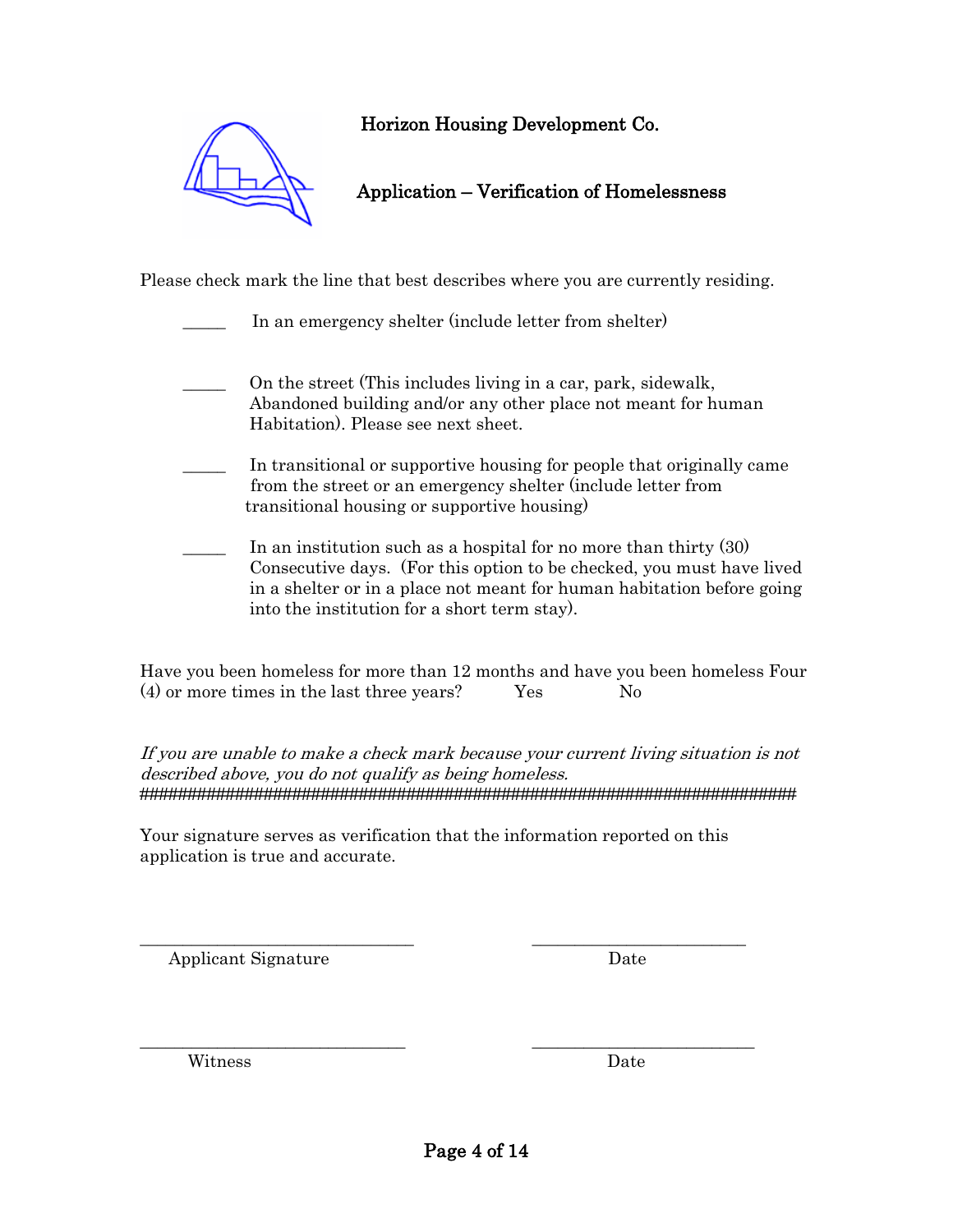| $\iota$ |  |
|---------|--|
|         |  |

## **Application – Homelessness**

Please answer all questions to the best of your abilities.

How long have you been homeless? **Example 10** 

How long have you been a Resident of the City of St. Louis?

Where have you been staying? \_\_\_\_\_\_\_\_\_\_\_\_\_\_\_\_\_\_\_\_\_\_\_\_\_\_\_\_\_\_\_\_\_\_\_\_\_\_

\_\_\_\_\_\_\_\_\_\_\_\_\_\_\_\_\_\_\_\_\_\_\_\_\_\_\_

Last Permanent Address of 90 days or more. \_\_\_\_\_\_\_\_\_\_\_\_\_\_\_\_\_\_\_\_\_\_\_\_\_\_\_\_\_

\_\_\_\_\_\_\_\_\_\_\_\_\_\_\_\_\_\_\_\_\_\_\_\_\_\_\_\_\_\_\_\_\_\_\_\_\_\_\_\_\_\_\_\_\_\_\_\_\_\_\_\_\_\_\_\_\_\_\_\_\_\_\_\_\_\_\_\_\_\_\_\_

\_\_\_\_\_\_\_\_\_\_\_\_\_\_\_\_\_\_\_\_\_\_\_\_\_\_\_\_\_\_\_\_\_\_\_\_\_\_\_\_\_\_\_\_\_\_\_\_\_\_\_\_\_\_\_\_\_\_\_\_\_\_\_\_\_\_\_\_\_\_\_\_

\_\_\_\_\_\_\_\_\_\_\_\_\_\_\_\_\_\_\_\_\_\_\_\_\_\_\_\_\_\_\_\_\_\_\_\_\_\_\_\_\_\_\_\_\_\_\_\_\_\_\_\_\_\_\_\_\_\_\_\_\_\_\_\_\_\_\_\_\_\_\_\_

\_\_\_\_\_\_\_\_\_\_\_\_\_\_\_\_\_\_\_\_\_\_\_\_\_\_\_\_\_\_\_\_\_\_\_\_\_\_\_\_\_\_\_\_\_\_\_\_\_\_\_\_\_\_\_\_\_\_\_\_\_\_\_\_\_\_\_\_\_\_\_\_

\_\_\_\_\_\_\_\_\_\_\_\_\_\_\_\_\_\_\_\_\_\_\_\_\_\_\_\_\_\_\_\_\_\_\_\_\_\_\_\_\_\_\_\_\_\_\_\_\_\_\_\_\_\_\_\_\_\_\_\_\_\_\_\_\_\_\_\_\_\_\_\_

\_\_\_\_\_\_\_\_\_\_\_\_\_\_\_\_\_\_\_\_\_\_\_\_ \_\_\_\_\_\_\_\_\_\_\_\_\_\_\_\_\_\_\_\_\_\_\_\_\_\_

Please give a brief history of your Homelessness.

Applicant's Signature Microsoft Communications and Microsoft Communications and Microsoft Communications and Microsoft Communications and Microsoft Communications and Microsoft Communications and Microsoft Communications a

\_\_\_\_\_\_\_\_\_\_\_\_\_\_\_\_\_

Date Signed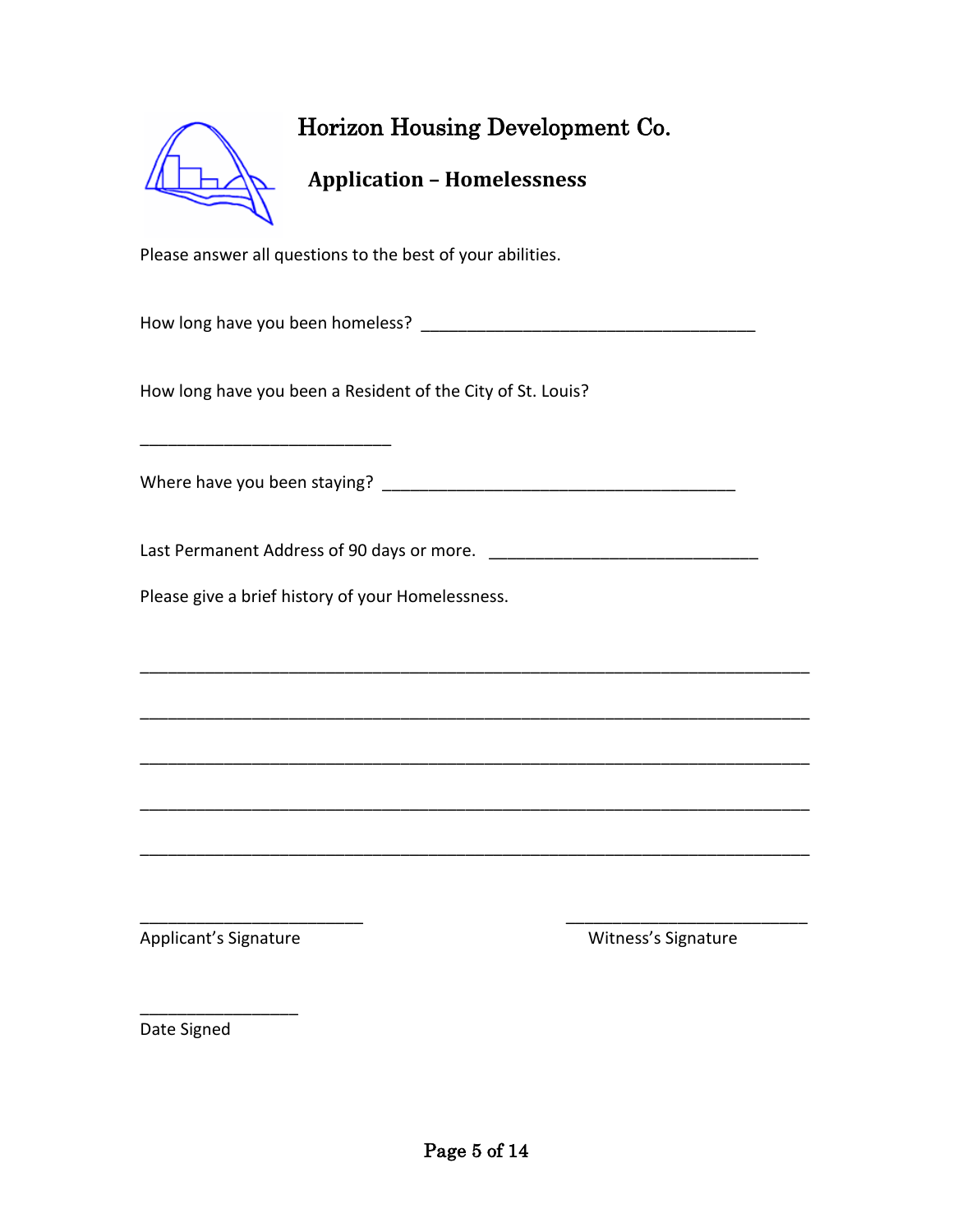

I/we give my/our permission to verify all information contained in our application for an apartment as well as to run a credit and criminal record check and to verify employment and previous tenant history. I/we authorize the release of information necessary to process our application.

\_\_\_\_\_\_\_\_\_\_\_\_\_\_\_\_\_\_\_\_\_\_ \_\_\_\_\_\_\_\_\_\_\_\_\_\_\_\_\_\_\_\_\_\_\_\_\_ \_\_\_\_\_\_\_\_\_\_\_\_\_\_

Print Name Social Security Number Date

Signature

\_\_\_\_\_\_\_\_\_\_\_\_\_\_\_\_\_\_\_\_\_\_\_

\_\_\_\_\_\_\_\_\_\_\_\_\_\_\_\_\_\_\_\_\_\_\_ \_\_\_\_\_\_\_\_\_\_\_\_\_\_\_\_\_\_\_\_\_\_\_\_ \_\_\_\_\_\_\_\_\_\_\_\_\_\_\_\_\_\_\_\_

Print Name Social Security Number Date

Signature

\_\_\_\_\_\_\_\_\_\_\_\_\_\_\_\_\_\_\_\_\_\_\_\_\_

Horizon Housing Development Co. 3001 Arsenal St St. Louis, MO 63118 314-865-0383 Phone 314-865-0750 Fax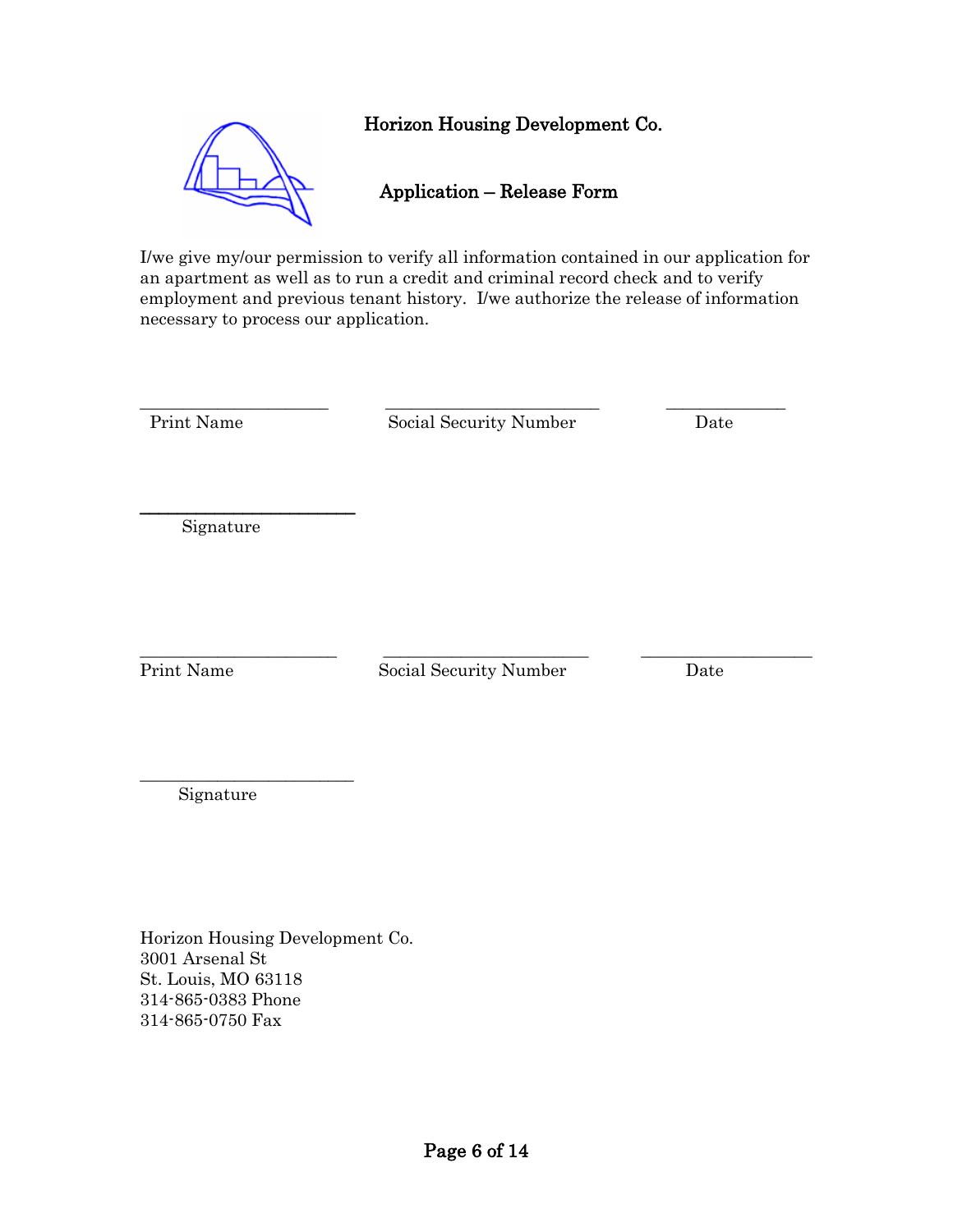|                                          | Horizon Housing Development Co.           |     |  |
|------------------------------------------|-------------------------------------------|-----|--|
|                                          | Application – Managed Care – Res. History |     |  |
| Do you receive case management services? |                                           | Yes |  |

If yes, do you receive case management services with: (Circle One) The St. Louis Regional Center, The St. Louis Office for DD Resources, BJC, Other Name of Service Advocate/Service Coordinator: \_\_\_\_\_\_\_\_\_\_\_\_\_\_\_\_\_\_\_\_\_\_\_\_\_\_\_\_\_\_\_\_\_\_ Phone Number of Advocate/Coordinator: Do you have a legal guardian? Yes No If yes, write the name, address and phone number: Name: \_\_\_\_\_\_\_\_\_\_\_\_\_\_\_\_\_\_\_\_\_\_\_\_\_\_\_\_\_\_\_\_\_\_ \*You must provide legal Documentation if someone Address: \_\_\_\_\_\_\_\_\_\_\_\_\_\_\_\_\_\_\_\_\_\_\_\_\_\_\_\_\_\_\_\_ other you (the applicant) is your legal guardian Phone Number: Why are you looking for a new place to live? Residential History How long have you lived at you current address? \_\_\_\_\_\_\_\_\_\_\_\_\_\_\_\_\_\_\_\_\_\_\_\_\_\_\_\_\_\_\_\_ How many places have you lived in the last 5 (five) years? \_\_\_\_\_\_\_\_\_\_\_\_\_\_\_\_\_\_\_\_\_ Have you ever been homeless? Yes No Are you currently homeless? Yes No Have you or your spouse/co-applicant ever been evicted or otherwise involuntarily removed from rental housing due to fraud, non-payment of rent, failure to cooperate with recertification procedures, or for any other reason? Yes No If Yes, please explain How many people live in your household now? \_\_\_\_\_ Will any of these people live in the unit you are applying for? Yes No

If yes, please explain \_\_\_\_\_\_\_\_\_\_\_\_\_\_\_\_\_\_\_\_\_\_\_\_\_\_\_\_\_\_\_\_\_\_\_\_\_\_\_\_\_\_\_\_\_\_\_\_\_\_\_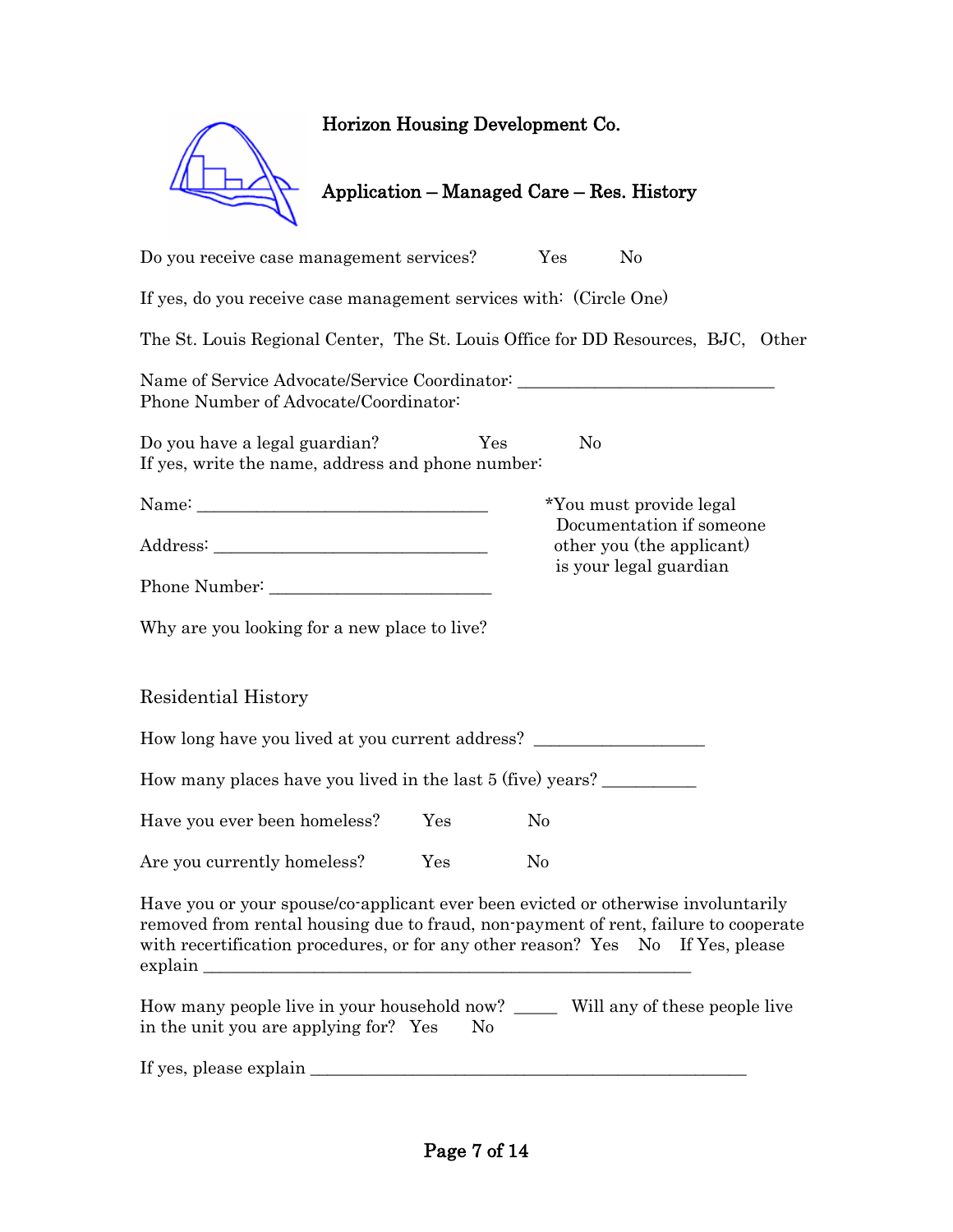|                                                                                                          | Horizon Housing Development Co.            |                |
|----------------------------------------------------------------------------------------------------------|--------------------------------------------|----------------|
|                                                                                                          | <b>Application - Financial Information</b> |                |
| Electric                                                                                                 |                                            |                |
| Water:                                                                                                   |                                            |                |
| Are you current on your utilities? Yes<br>(Answer this even if you do not have a residence at this time) | No                                         |                |
|                                                                                                          |                                            |                |
| Do you pay your own bills? Yes No                                                                        |                                            |                |
|                                                                                                          | (Name and Relationship)                    |                |
| Is the person who pays your bills your Representative Payee? Yes                                         |                                            | N <sub>0</sub> |
| If yes, please complete the following questions.                                                         |                                            |                |
| What is the address and phone number of your Payee.                                                      |                                            |                |
|                                                                                                          |                                            |                |
|                                                                                                          |                                            |                |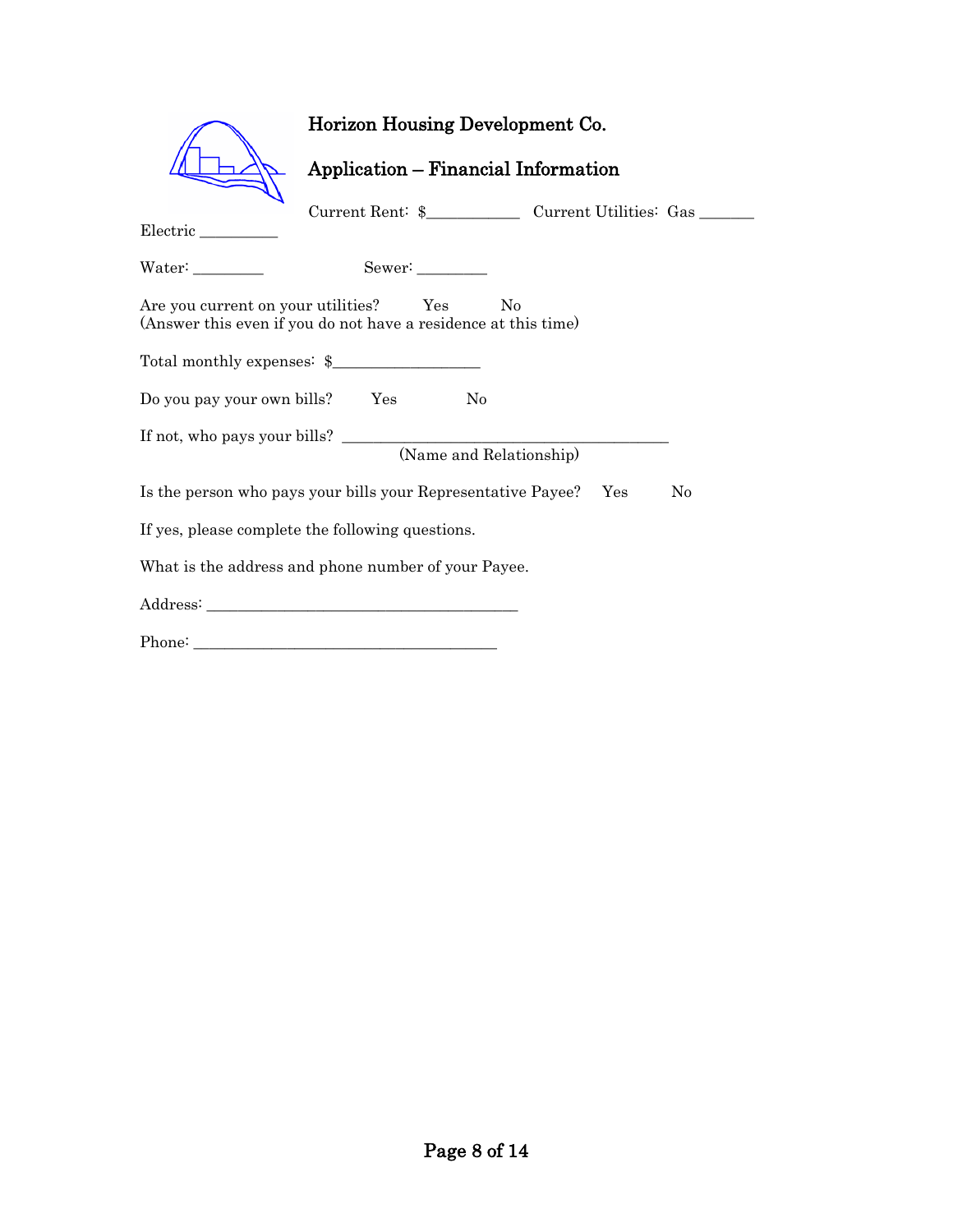Complete the Authorization for Release of Information that is attached to this application (The release must state the HHDC has the permission of the applicant or the applicant's legal guardian to contact the applicant's representative payee regarding monthly rent).

Complete this chart if any member who will live in the unit has any income. List all employment and non-employment income for all household members, include Salary and Wages (gross amount), Social Security, Supplementary Security Income, IRA, Keogh, VA Pension, other pensions or annuities, General Assistance (Welfare), ANFC, Child Support and any other source of income. Attach verification of each source of income. (If you receive money from the government, you must go to the Social Security office and request a formal statement of the amount of money you receive each month. If you earn income, you must submit copies of you most recent pay check stubs).

| Name<br>(Last, First<br>Initial) | Type of Income | Estimated<br>Total (circle one)<br>Income: | Address of<br><b>Income Source</b> | <b>Contact Person</b><br>Telephone No. |
|----------------------------------|----------------|--------------------------------------------|------------------------------------|----------------------------------------|
|                                  |                | per Wk.<br>\$<br>Or Mo                     |                                    |                                        |
|                                  |                | per Wk.<br>\$<br>Or Mo                     |                                    |                                        |
|                                  |                | per Wk.<br>S<br>Or Mo                      |                                    |                                        |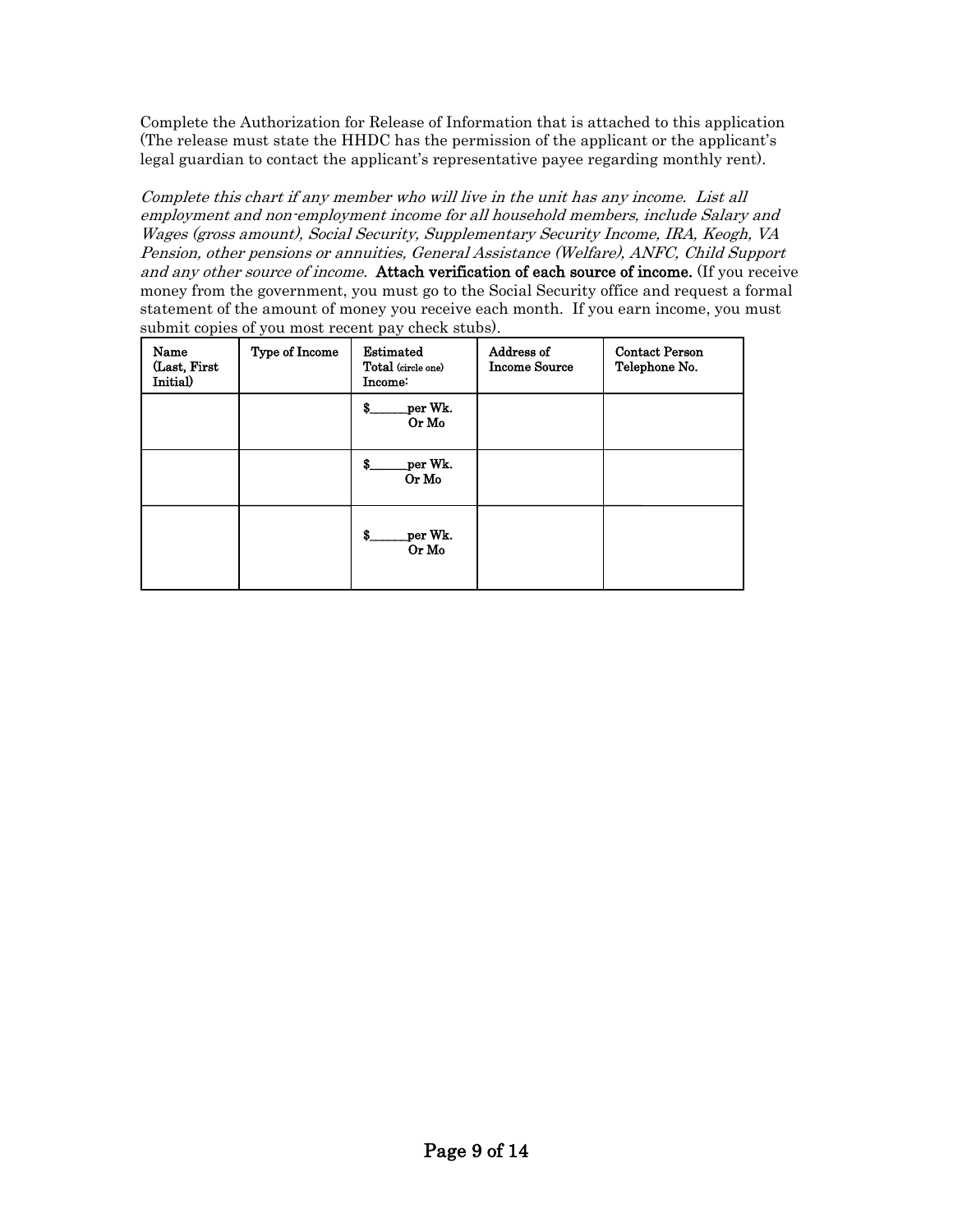### Application – Work History

| Are you employed? Yes<br>$\rm No$<br>If yes, provide the name and address of your employer:                                                                                                                                                                                                                                                                                                                                                                                             |
|-----------------------------------------------------------------------------------------------------------------------------------------------------------------------------------------------------------------------------------------------------------------------------------------------------------------------------------------------------------------------------------------------------------------------------------------------------------------------------------------|
|                                                                                                                                                                                                                                                                                                                                                                                                                                                                                         |
| Hours per week                                                                                                                                                                                                                                                                                                                                                                                                                                                                          |
| How long have you been employed?                                                                                                                                                                                                                                                                                                                                                                                                                                                        |
| How do you get to work? Bus Friend Door-to-Door Transportation Co.<br>Personal Information                                                                                                                                                                                                                                                                                                                                                                                              |
| What Grade of School was completed? __________ Graduated: Yes<br>- No                                                                                                                                                                                                                                                                                                                                                                                                                   |
| Do you or a member of your household have a Physical Disability? Yes<br>N <sub>0</sub><br>If so what is it? $\frac{1}{2}$ $\frac{1}{2}$ $\frac{1}{2}$ $\frac{1}{2}$ $\frac{1}{2}$ $\frac{1}{2}$ $\frac{1}{2}$ $\frac{1}{2}$ $\frac{1}{2}$ $\frac{1}{2}$ $\frac{1}{2}$ $\frac{1}{2}$ $\frac{1}{2}$ $\frac{1}{2}$ $\frac{1}{2}$ $\frac{1}{2}$ $\frac{1}{2}$ $\frac{1}{2}$ $\frac{1}{2}$ $\frac{1}{2}$ $\frac$<br>Would climbing stairs pose a problem for anyone in the household? Yes No |
| Have you ever been arrested or convicted of a crime? Yes<br>N <sub>0</sub><br>If yes, provide the date(s) of charges and convictions(s): $\frac{1}{\sqrt{2\pi}}$                                                                                                                                                                                                                                                                                                                        |
| Are you on probation or parole? Yes<br>N <sub>0</sub><br>If yes, provide the terms of probation/parole: _________________________________                                                                                                                                                                                                                                                                                                                                               |
| Have you ever had a restraining order listed against you? Yes<br>No                                                                                                                                                                                                                                                                                                                                                                                                                     |
| Do you have a communicable disease that you need regular treatment? Yes No                                                                                                                                                                                                                                                                                                                                                                                                              |
| Do you or any member of your household use an illegal drug or other legally<br>controlled substance? Yes<br>N <sub>0</sub><br>If yes, please explain                                                                                                                                                                                                                                                                                                                                    |
| We do not allow any pets in any of our buildings *.                                                                                                                                                                                                                                                                                                                                                                                                                                     |
| *Service Dogs are excluded.                                                                                                                                                                                                                                                                                                                                                                                                                                                             |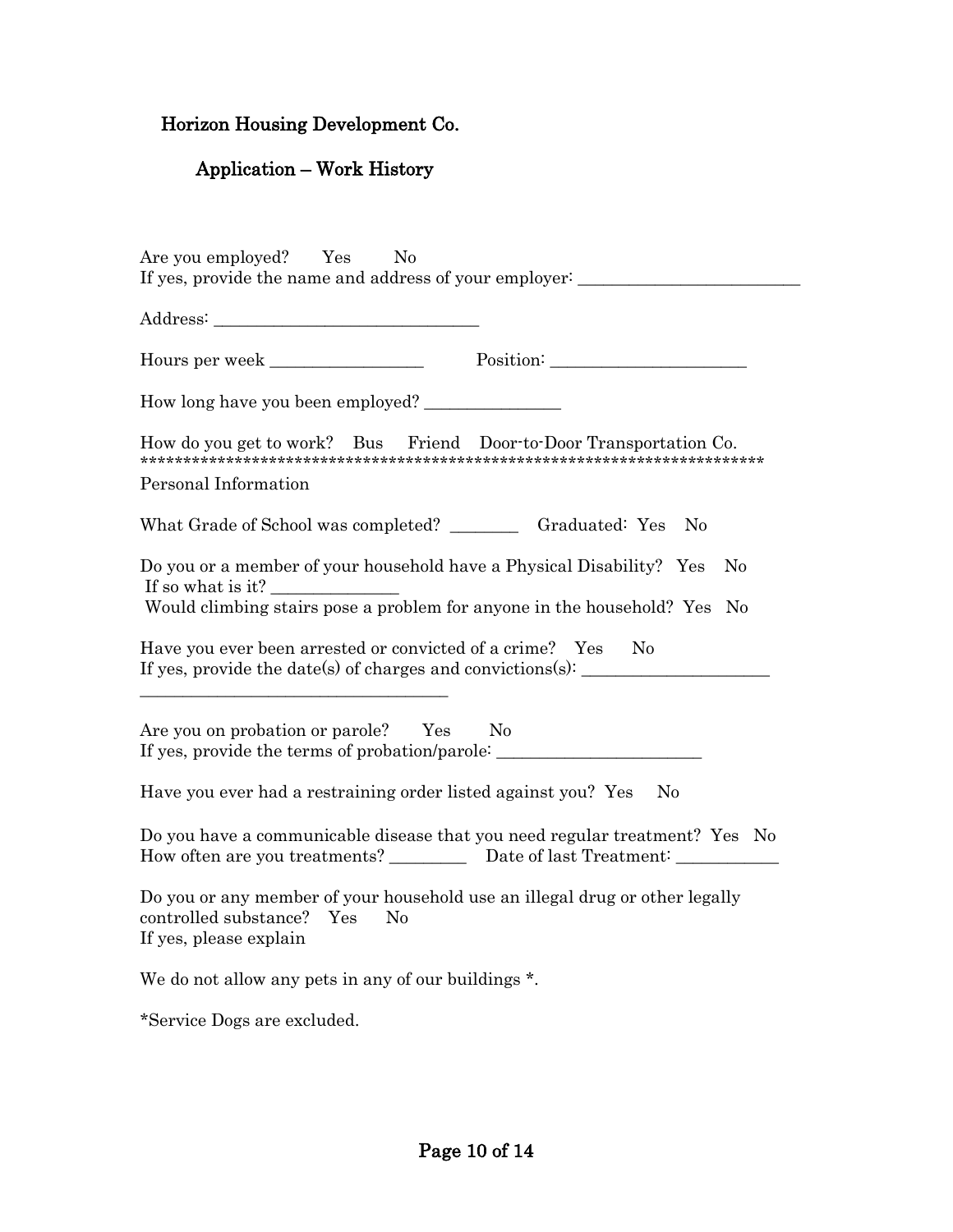

# Horizon Housing Program (All properties are monitored by cameras on the outside and common areas)

**Gravois 3331:** 1 shared unit (separate bedroom with sharing of the kitchen and bathroom) and 5 single units.

**Arsenal 3003/Pennsylvania 3037:** 2 units with 3 to 4 bedrooms, these units are over commercial properties. These units have an upstairs and a downstairs. The downstairs has a dine-in kitchen, the bathroom, living room, bedroom and another room that could be used for several things. Upstairs has two big bedrooms with room for two to three twin beds. These units are for large families.

**Fair 3723:** 4 units with living room, dining room (bedroom), kitchen, bath and bedroom. These units could be considered large apartments. They are for singles, couple or a single with one child. The washer and dryers are in the basement with the basement being accessible from the inside of the building.

**Lexington 3944:** This is a two family flat with the downstairs apartment being handicapped accessible. This unit is two bedrooms with living room, bath, and kitchen. There is a NON-working fireplace in the living room of both units. The second floor unit could be considered a three bedroom but the third bedroom is small, or it may also be considered a two bedroom unit with a sun/play room. This flat is for a couple or a single parent with child/children. There is a washer and dryer in the kitchen of each unit.

**Lexington 3928:** This is a recently remodeled two family flat with the downstairs apartment being handicapped accessible. This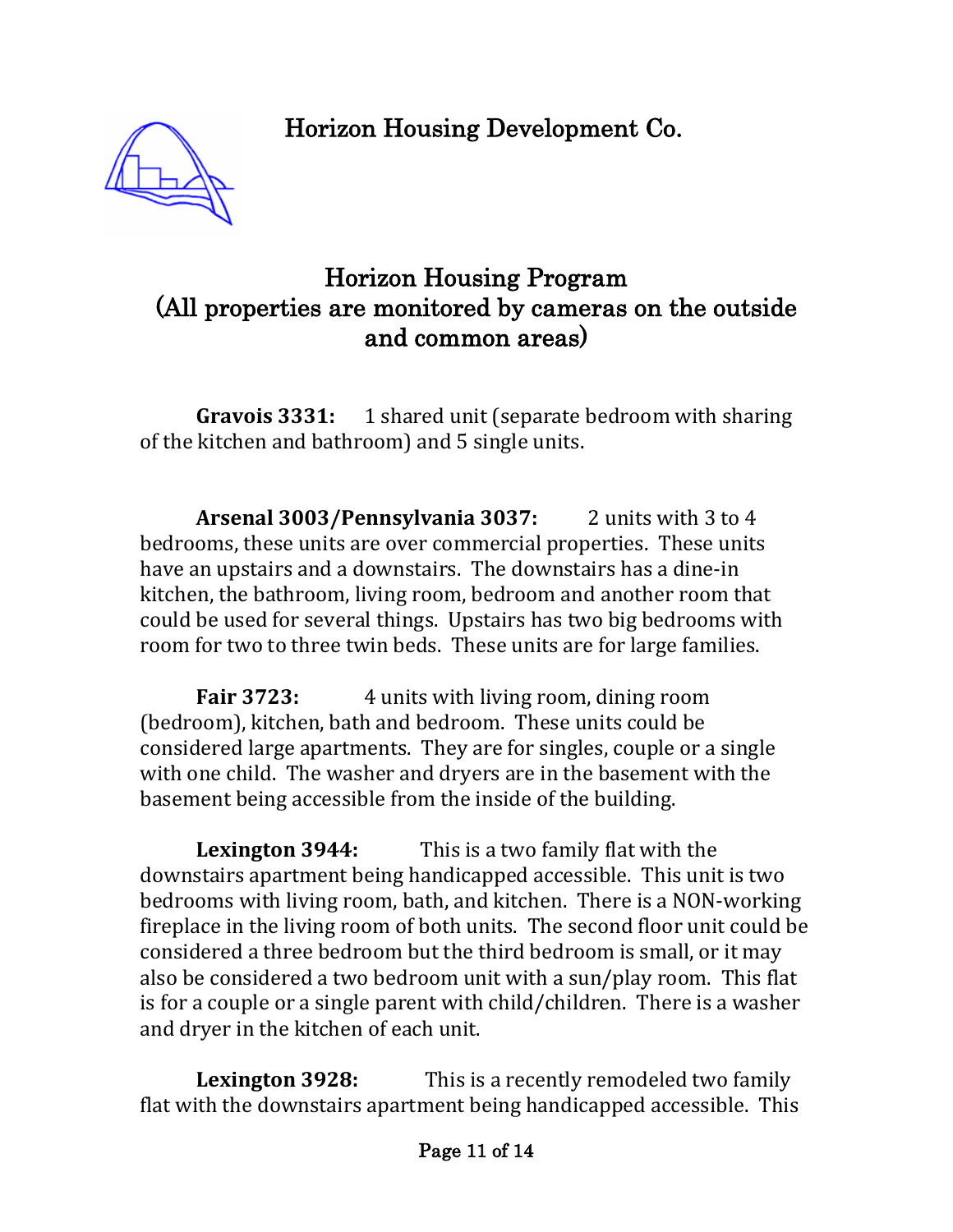unit is two bedrooms with living room, bath, and kitchen. There is a NON-working fireplace in the living room of both units. The second floor unit could be considered a three bedroom but the third bedroom is small, or it may also be considered a two bedroom unit with a sun/play room. This flat is for a couple or a single parent with child/children. There is a washer and dryer in the kitchen of each unit.

**Russell 3617:** This is a small one bedroom apartment for a single person or couple with a kitchen, bathroom, bedroom, and Livingroom, with a washer and dryer in the basement. There is also a back yard that is gated and fenced.

**Aubert 1206-1210:** These are two bedroom apartments for a family with plenty of closet space and a washer and dryer in the apartment. There is a very large backyard for playing and birthday parties. There is also a rear parking area.

**West Florissant 4400-4408:** These are remarkable 6 two bedroom and 6 three bedroom apartments for families with its own laundry facilities as well as a fenced and gated play area for children and an enclosed parking area. Potential tenants must have a voucher SECTION 8 OR SHELTER PLUS CARE as well as meet the qualifying criteria. Qualification are different for this location. Must be diagnosed with a mental disability, substance abuse problem, developmental disability or duel diagnosed.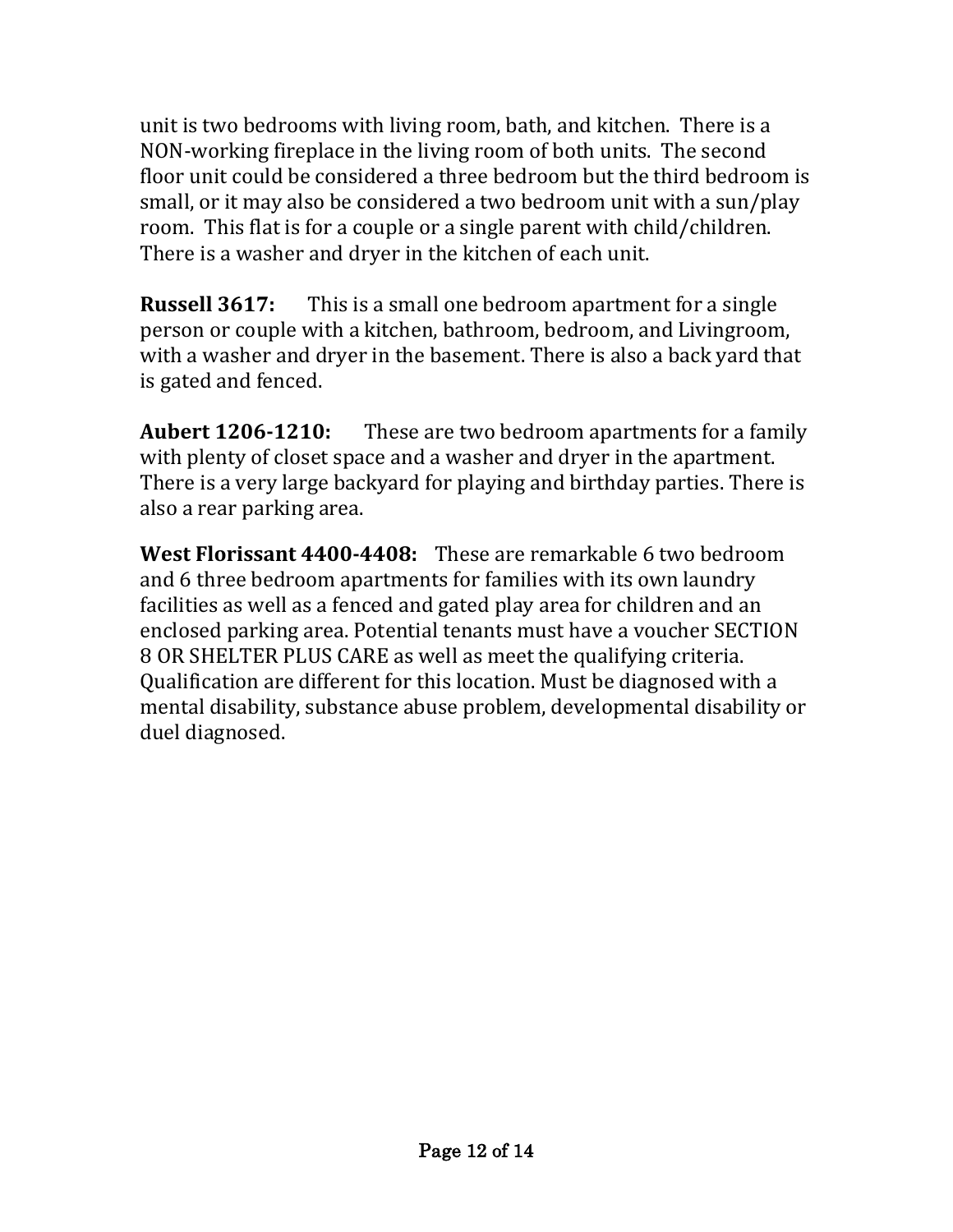#### Application for Housing

These apartments are only leased to tenants who are homeless and who have a developmental disability. Written verification of a disability and homelessness are required to be considered for tenancy.\*

(Circle the location (s) for which you are applying)

| 3723 Fair, 63115 3001 Arsenal 63118 3331 Gravois, 63118 3944 Lexington 63107 |                          |                         |                                  |  |
|------------------------------------------------------------------------------|--------------------------|-------------------------|----------------------------------|--|
| $(1-2 \text{ bedrooms})$ $(3-4 \text{ bedrooms})$                            |                          |                         | (Shared Unit-1 bed) (2 bedrooms) |  |
| 3928 Lexington, 63107                                                        |                          | 1206-1210 Aubert, 63113 | 3617 Russell, 63110              |  |
| $(2-3$ bedrooms)                                                             | $(2-3 \text{ bedrooms})$ |                         | (1 <sub>bedroom</sub> )          |  |
| 3037 Pennsylvania, 63110 4404-4408 West Florrisant                           |                          |                         |                                  |  |
| $(3-4 \text{ bedrooms})$                                                     | $(2-3bedrooms)$          |                         |                                  |  |

Head of Household: \_\_\_\_\_\_\_\_\_\_\_\_\_\_\_\_\_\_\_\_\_\_\_\_\_\_\_\_\_\_

Please list each member of the household, who will live in the apartment:

| # In<br>Home                                               | Name | Social Security<br># | Date of<br>Birth | Relation to Head of<br>Household | Sex<br>(M or F) |  |
|------------------------------------------------------------|------|----------------------|------------------|----------------------------------|-----------------|--|
| Hoh<br>$\mathbf m$                                         |      |                      |                  |                                  |                 |  |
| 1<br>$\mathbf{I}$                                          |      |                      |                  |                                  |                 |  |
| $\bf{2}$                                                   |      |                      |                  |                                  |                 |  |
| Add additional children or adults on the back of the page. |      |                      |                  |                                  |                 |  |

Last Permanent Address: \_\_\_\_\_\_\_\_\_\_\_\_\_\_\_\_\_\_\_\_\_\_\_\_\_\_\_\_\_\_\_\_\_\_\_\_\_\_\_\_\_ Of 90 Days or More

\_\_\_\_\_\_\_\_\_\_\_\_\_\_\_\_\_\_\_\_\_\_\_\_\_\_\_\_\_\_\_\_\_\_\_\_\_\_\_\_\_\_\_\_\_\_\_\_\_\_

Name of person completing Application: \_\_\_\_\_\_\_\_\_\_\_\_\_\_\_\_\_\_\_\_\_\_\_\_\_\_\_\_\_\_\_

Relationship to applicant: \_\_\_\_\_\_\_\_\_\_\_\_\_\_\_\_\_\_ Phone number: \_\_\_\_\_\_\_\_\_\_\_\_ How did you hear about this rental property: newspaper, word of mouth, Case Manager?